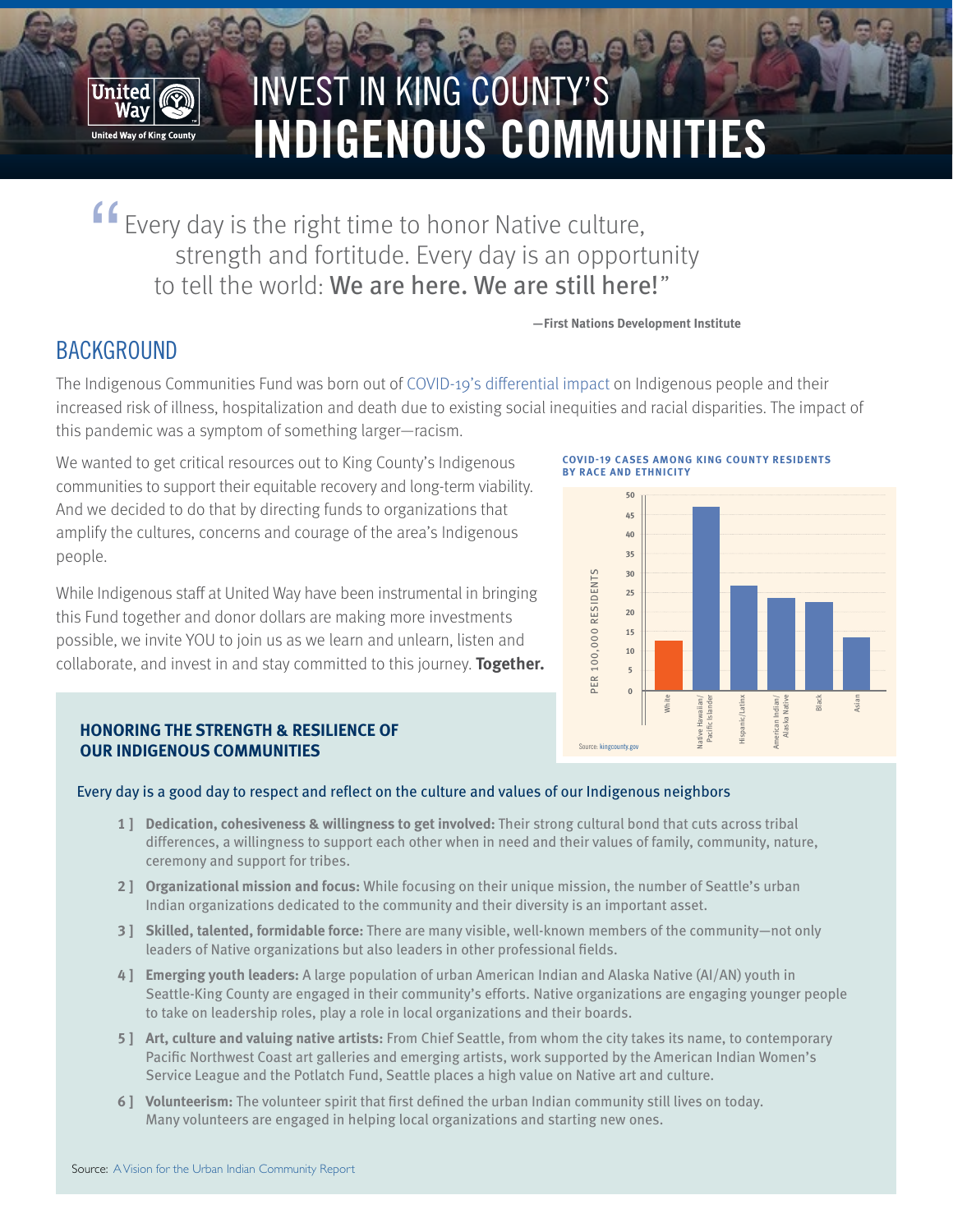## THE HOW & WHY OF FUNDING

[Research](https://www.cdc.gov/coronavirus/2019-ncov/community/health-equity/racial-ethnic-disparities/increased-risk-illness.html) has shown that, while many Black, Indigenous and other people of color (BIPOC) don't trust going to mainstream organizations that have failed them, they will turn to organizations where they feel safe, heard, understood and are represented.

That's why the Indigenous Communities Fund embraces a [participatory funding approach](https://www.participatorygrantmaking.org).

This equitable funding model cedes decision-making power around funding decisions to the people closest to the need. Centering our values of redistribution, representation and reparations, we are connecting with organizations that are closely tied with the realities of these communities.



With the flexibility of offering unrestricted funds with minimal reporting requirements, we shift the power and decisionmaking to the Indigenous community. This approach is both innovative and proven<sup>1</sup>—and creates new approaches by addressing historic inequities.

## DID YOU KNOW?

The National Coalition to End Urban Indian Homelessness (NCEUIH) was established in 2015 with support from United Way to end urban Indian homelessness in King County. The coalition has gained national recognition for its work!

## INVESTMENT IMPACT

Since 2020, United Way of King County has provided two rounds of investments totaling \$2 million.

The first \$1 million was part of COVID-19 relief and funds were specifically restricted for the use of food and housing. We were fortunate to build on our existing relationship with and between organizations to support the four founding organizations of the Coalition to End Urban Indigenous Homelessness, including Chief Seattle Club, United Indians of All Tribes Foundation, Seattle Indian Health Board and Mother Nation to cover critical staffing needs for COVID-19 relief efforts and to help open a 66-room temporary hotel shelter, serving more than 608 individuals.

Our second investment—another \$1 million—supported the Seattle Urban Native Nonprofits (SUNN), a collaborative of 12 (and growing) American Indian & Alaskan Native (AI/AN) organizations that have come together for Native unity and advocacy. It annually serves more than 22,000 individuals with programming and services while creating spaces for smaller organizations to join with larger groups, amplifying their ability to advocate for their communities.

Designated funding for the Indigenous population of Seattle is important. "

## Period full stop.

And this funding is a dream—something that is truly rocking our nonprofit world. It has been an amazing experience in participatory funding that has been shaped by the collective of Native nonprofits and the team at United Way. The SUNN (Seattle Urban Native Nonprofit) collective has been trusted to know what is best for its own community. We are excited to see how this impact will lead to further investments into the community that is tragically underrepresented in philanthropy dollars."

#### **—Jessica Juarez-Wagner** Interim Advocacy & Grants Management Potlatch Fund

### **Stronger together, the [SUNN](https://seattleurbannatives.org/members/) comprises:**

- [Na'ah Illahee Fund](https://www.naahillahee.org)
- [Urban Native Education Alliance](https://www.urbannativeeducation.org)
- [Chief Seattle Club](https://www.chiefseattleclub.org)
- [Potlatch Fund](https://www.potlatchfund.org)
- [Native Action Network](https://nativeactionnetwork.org)
- [Duwamish Tribal Services](https://www.duwamishtribe.org)
- [Indigenous Showcase](https://www.indigenousshowcase.org)
- [Red Eagle Soaring](https://www.redeaglesoaring.org)
- [United Indians of All Tribes Foundation](https://unitedindians.org)
- [Native American Women's Dialog on](https://www.facebook.com/Nawdim)   [Infant Mortality \(NAWDIM\)](https://www.facebook.com/Nawdim)
- [Northwest Justice Project](https://nwjustice.org/home)
- [National Urban Indian Family Coalition \(NUIFC\)](https://www.nuifc.org)

**1.** Edgar Villanueva, Decolonizing Wealth, Second Edition (Berrett-Koehler Publishers, 2021), <https://www.penguinrandomhouse.com/books/588996/decolonizing-wealth-second-edition-by-edgar-villanueva/>.